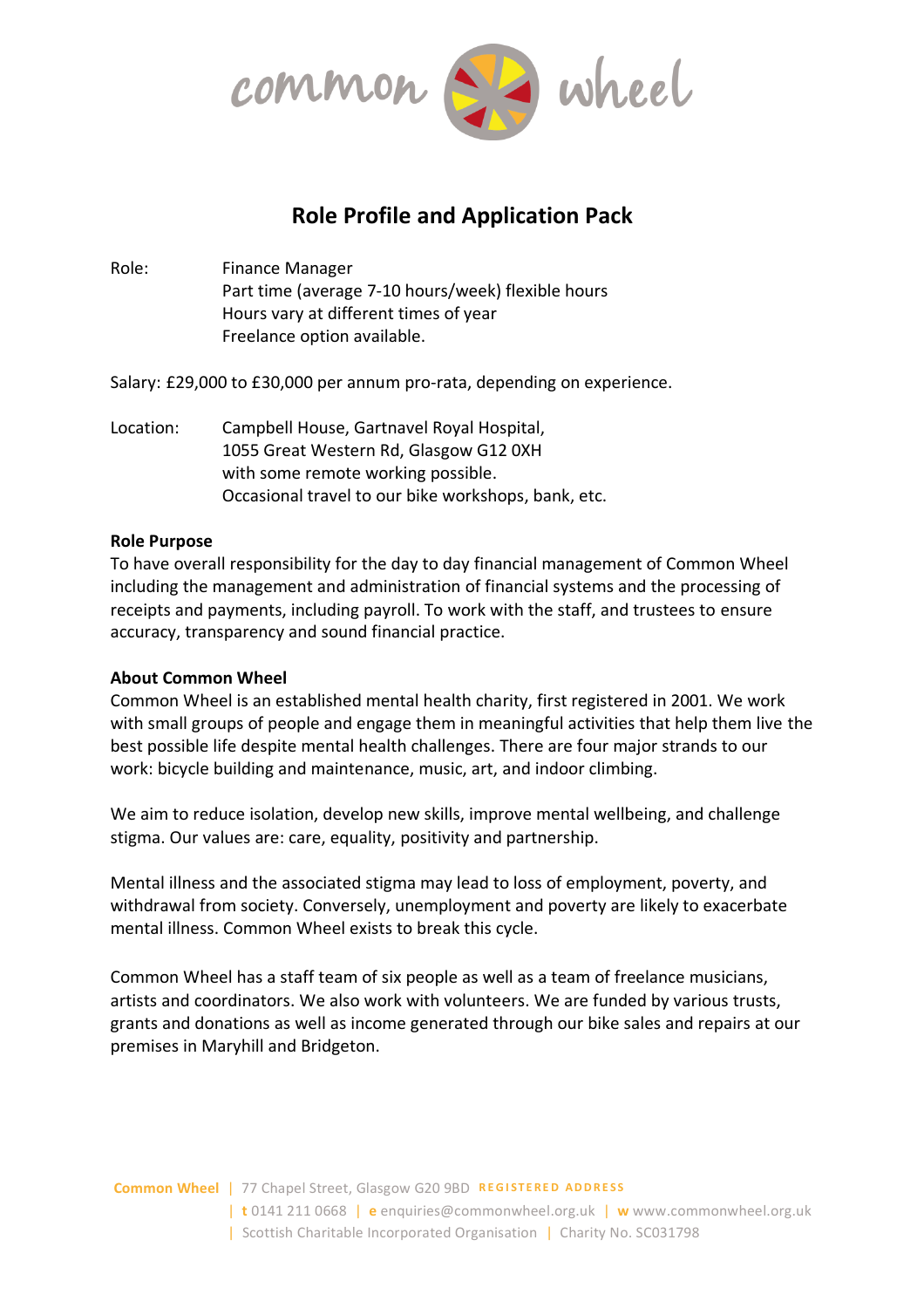Music activities take place in the wards at Gartnavel Royal Hospital, at various care homes across Glasgow and at our base in Campbell House. Our arts sessions also take place at Campbell House and the climbing group meet at The Prop Store in Maryhill. With a range of activities, locations and staff we are a busy charity who requires someone to help us to manage the finances of the organisation and streamline our services.

# **Main duties**

- Manage payroll
- Manage pension contributions
- Process payments to and from the organisation including invoices, card payments, bank transfers, cash donations etc
- Process staff expenses and petty cash
- Day to day bookkeeping, monthly updates of all postings and reconciliations
- Manage payment and renewals of supplies, utility and service accounts eg electricity, water, rent, telephone and broadband, insurance, memberships, IT hardware and software including licences and subscriptions
- Work with the Project Manager to prepare budgets for funding applications
- Keep records of trust and grant payments, offers and conditions of funding
- Oversee stocktaking
- Process Gift Aid
- Work with the Treasurer to ensure compliance with OSCR and HMRC
- Prepare cashflow and other finance reports for the Trustees and attend meetings as required
- Work with the Project Manager to prepare and monitor the annual budget
- Work with the Treasurer, Project Manager, and accountants to prepare annual accounts.

## **Person Specification**

We are looking for someone with experience in bookkeeping and charity finance to join our small team.

## **Essential**

- Proficient and experienced in the use of accounting software. We use Sage
- Good IT skills including Microsoft Excel, Microsoft Word, Microsoft 365 including **Sharepoint**
- Experience in working with accountants to prepare annual reports
- Methodical worker with attention to detail
- Excellent verbal and written communication
- Strong numerical abilities
- Ability to work to deadlines
- Ability to work independently and proactively
- Ability to work and relate to staff, participants, volunteers and external contacts in a professional and effective way
- Well organized, able to work under pressure and prioritise own workload
- Understanding of and commitment to Common Wheel's aims and values